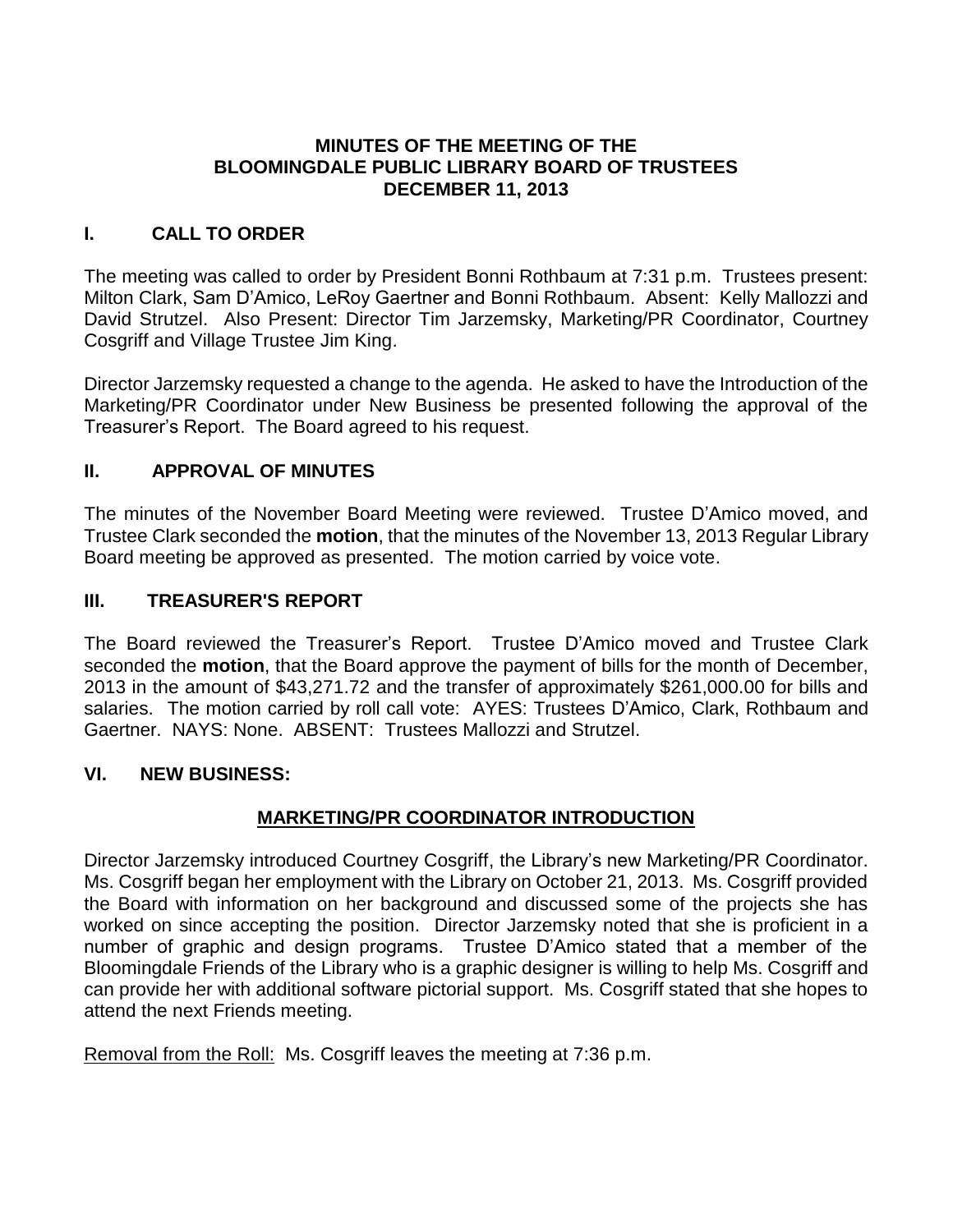# **IV. REPORTS**

### **LIBRARIAN**

Director Jarzemsky stated that November was National Novel Writing Month and he discussed the programs that were held at the library that celebrated this theme. He informed the Board that the goal is to have the library be the center for the community. During this month, the library helped those individuals who want to write and publish their written work with support by providing them space, programs and other essential equipment. He discussed the health related programs that took place during the month of November and the timeliness of the program concerning the Affordable Care Act.

In regards to staff updates, he informed the Board that Jean Hamilton retired after 37 years of service to the library. Her last day was Friday, November 29<sup>th</sup>. In response to Trustee Gaertner's question, Director Jarzemsky described the duties that Mrs. Hamilton performed during her employment with the library. He stated that Thomas Boyd was hired as a Circulation Clerk for Circulation/Tech Services. His first day was November 5, 2013. President Rothbaum congratulated Director Jarzemsky on his ten (10) year anniversary of employment with the library. Director Jarzemsky informed the Board that Department Head of Circulation and Technical Services, Kandice Krettler, has taken a position with the Villa Park Library. Her last day will be January 4, 2014 and a going away luncheon on Friday, December  $27<sup>th</sup>$  is being planned. Additional details on the luncheon will be sent to Board members. In response to questions, he provided information on her decision to accept the position with Villa Park.

Director Jarzemsky reviewed the programs that took place in the Youth Services Department and discussed the first STEM program, the Robotic Workshop that took place in collaboration with DeVry University. These workshops are being planned to continue on an ongoing basis. Staff hopes to receive DeVry's guidance on how to do some programs themselves as well. Information on school activities and the school liaison report was included at the end of his report.

#### **MONTHLY STATISTICS**

The Board reviewed the statistics for the month of November. The circulation report shows a decrease in circulation of 7.7% as compared to last year. Director Jarzemsky reviewed the statistical summaries by categories. It was noted that eBook circulation was considerable up from last year while DVD circulation was down by 1,000 even though there has not been any changes to the purchasing of materials. It was noted that movie streaming options have become more available and this method is being investigated by staff. Director Jarzemsky noted that changes to the shelving and coding of the DVD collection have taken place and now DVD's are shelved by genre, for example, TV series DVD's will be grouped together, etc. It was noted that patrons have different formats available to them for viewing materials. Ms. Consgriff will be working on graphics and posters to draw attention to the Library's DVDs. Department heads are working on different ways to raise circulation. In response to Trustee D'Amico, Director Jarzemksy will obtain information from other local libraries in regards to their circulation statistics in order to compare Bloomingdale's stats to others. The annual planning meeting normally takes a look at statistics from other libraries but the data is not current. Bloomingdale has compared very favorably to their peer libraries.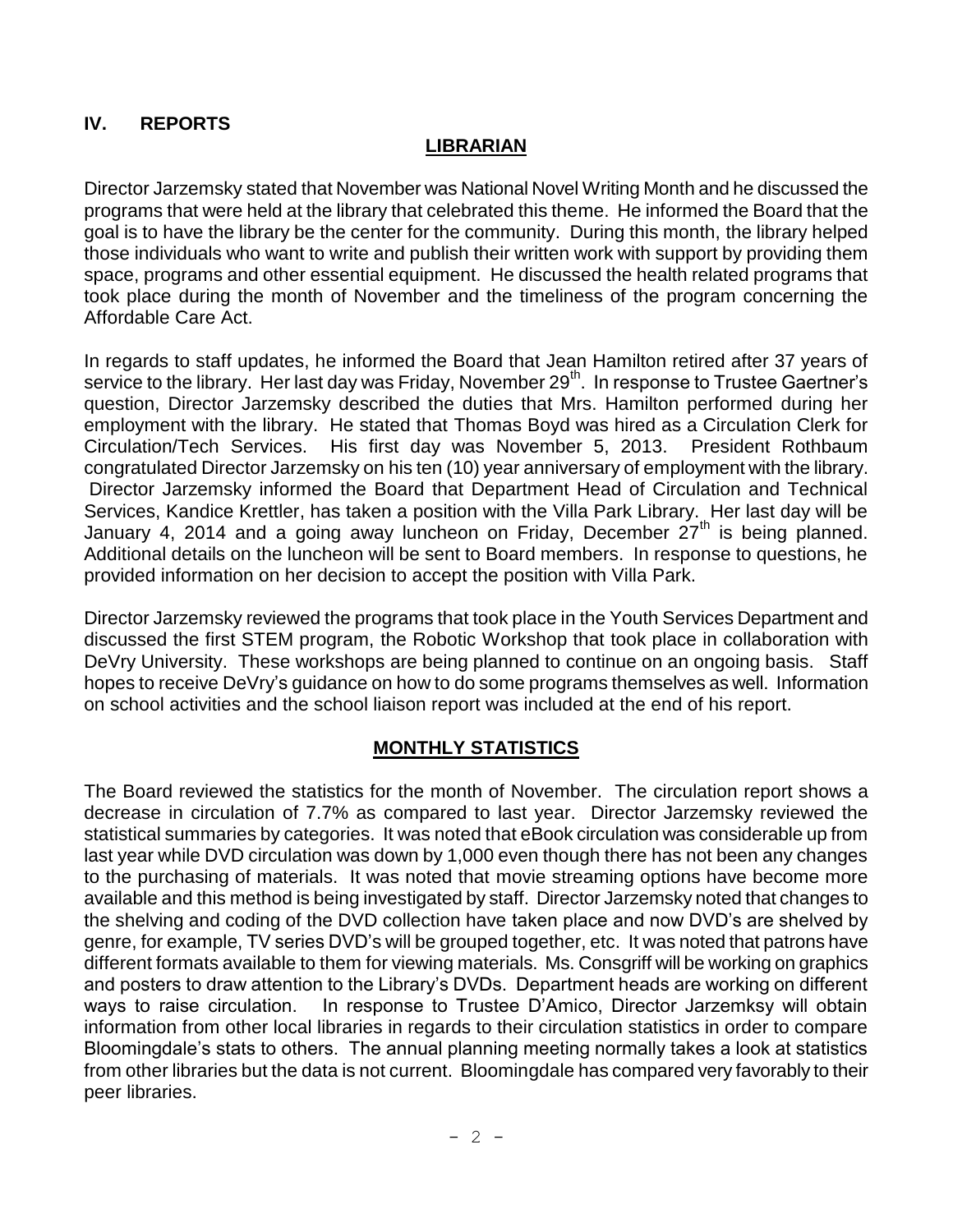# **IV. REPORTS (Continued)**

# **STANDING COMMITTEES**

**PERSONNEL** - The position of Head of Circulation and Technical Services job will be posted.

**POLICY** – No report.

**FINANCE** – Director Jarzemsky explained that the Village incorporates the Library's levy into their Tax Levy ordinance and holds a Truth in Taxation Public Hearing on the matter which was recently completed in accordance with State Statute. The Library levy that the Village Board approved shows a flat tax rate increase to taxpayers versus what was discussed by the Library Board in May so the Library Board will need to approve a Revised Resolution Setting Forth the Financial Requirements of the Bloomingdale Public Library in January.

**BUILDING AND GROUNDS** – New Table/Chairs in YS/New Phone System – The new table and chairs have been installed in the children's area. Director Jarzemsky described their uses. In regards to the new phone system, it is working well. The system is software based and has the ability to be updated. The purchase was made under budget. In response to questions, Director Jarzemsky explained how staff is able to reach an outside line and how emergency 911 calls can be made. He stated that included in this year's budget was improvements to the lower level men's washroom. He will be providing samples of the different materials possible for the washroom and will be working with President Rothbaum on these selections. The ladies downstairs washroom remodel will be included in next year's budget.

# **LIAISON REPORTS**

**LINC –** The next meeting of the Board of Directors is scheduled for December 13, 2013 at the Bloomingdale library. The LINC budget will be presented to the Board in January.

**VILLAGE** - Village Trustee King presented information on recent developments occurring within the community. A developer, Round One, is planning to locate at Stratford Square Mall. Trustee King described what they are planning and the proposed location within the Mall. Marklund Home is to appear before the Plan Commission at their next meeting concerning a building addition for a school for autistic children. Another developer is planning a gun range in the former location of the Abbott property on North Circle Avenue. He noted that as of January  $1<sup>st</sup>$ , drivers will not be allowed to use hand held cell phones while driving. He announced that the third grade Bloomingdale Bears Pom Squad won their second consecutive year State Championship. Trustee King stated that he will not be in attendance at the January meeting.

**FRIENDS OF THE LIBRARY** – The next meeting of the Friends will be on January 15, 2014 at 7:00 p.m. Director Jarzemsky thanked the Friends for their donation for the purchase of the Christmas trees for Santa's Crossing. Seventeen (17) groups participated this year.

**BIG** - The next meeting of the Bloomingdale Intergovernmental Group will be on Thursday, January 23, 2014 to be hosted by the Library.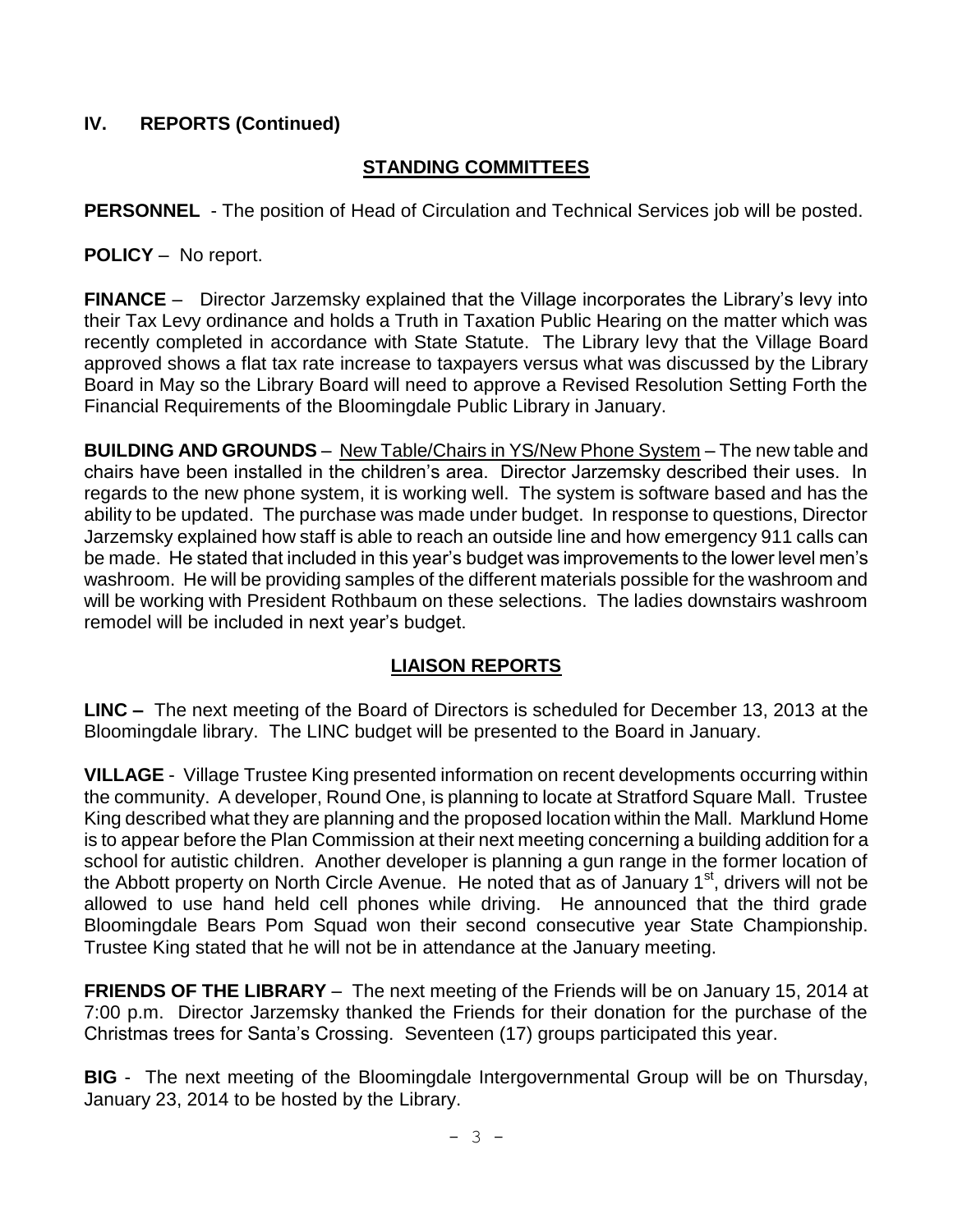# **V. UNFINISHED BUSINESS:**

### **VI. NEW BUSINESS:**

# **VILLAGE CO-SPONSORED EVENTS 2014**

Director Jarzemsky stated that the Library is again asking for the Village to co-sponsor annual special events (Ice Cream Social, Halloween Party and Holiday Open House) and the Gazebo Concerts. The letter to the Village contains information on the number of individuals who attended the events last year and a thank you for their past support. The Library is asking for \$5,500.00. It was noted that the Village has been given credit for the sponsorship of the events. The letter will be forwarded to the Village for inclusion in the Village's budget discussions.

Removal from the Roll: Village Trustee King leaves the meeting at 8:10 p.m.

### **ANNUAL PLANNING MEETING – NEED TO SELECT A DATE**

Due to the absence of two Trustees, Director Jarzemsky suggested that a decision date be held. He can poll the Board members not present for a date for the meeting. The annual planning meeting usually takes place on a Saturday between 9:00 a.m. and 1:00 p.m. The dates available are Saturdays, January 18 and 25 and February 15 and 22. Trustee Rothbaum is available on any of those dates. Trustee D'Amico is available for the dates in February. The Board members present agreed to his plan to poll the Board.

# **BOARD VACANCY – TRUSTEE SZRAMIAK RESIGNATION**

Director Jarzemsky stated Trustee Szramiak has resigned due to family responsibilities. He explained that the Library's attorney has provided advice to the Board concerning the Board vacancy following the resignation of Trustee Szramiak that was effective December 1, 2013. Since the resignation occurred with more than 28 months remaining in the term (her term expires in April, 2017) and more than 88 days before the next election (April, 2015) the Board may appoint a replacement Trustee to serve until the April, 2015 election. Then, a candidate would run for an unexpired term of two (2) years at that election. He explained the procedure that was used in the past and the necessary candidate requirements. A Library Trustee vacancy position will be posted on the Library's website along with information at the front counter and the Library office.

#### **2014 IMRF RATES**

Director Jarzemsky stated that the IMRF rate is calculated for every entity based on actuarial data for that entity. The Village and Library are considered to be one entity and he explained what goes into the determination of the rate. Based on the IMRF determination, the 2014 IMRF rate will be 13.36%, a slight reduction from the 2013 rate of 13.51%. The rate was previously estimated for budget purposes.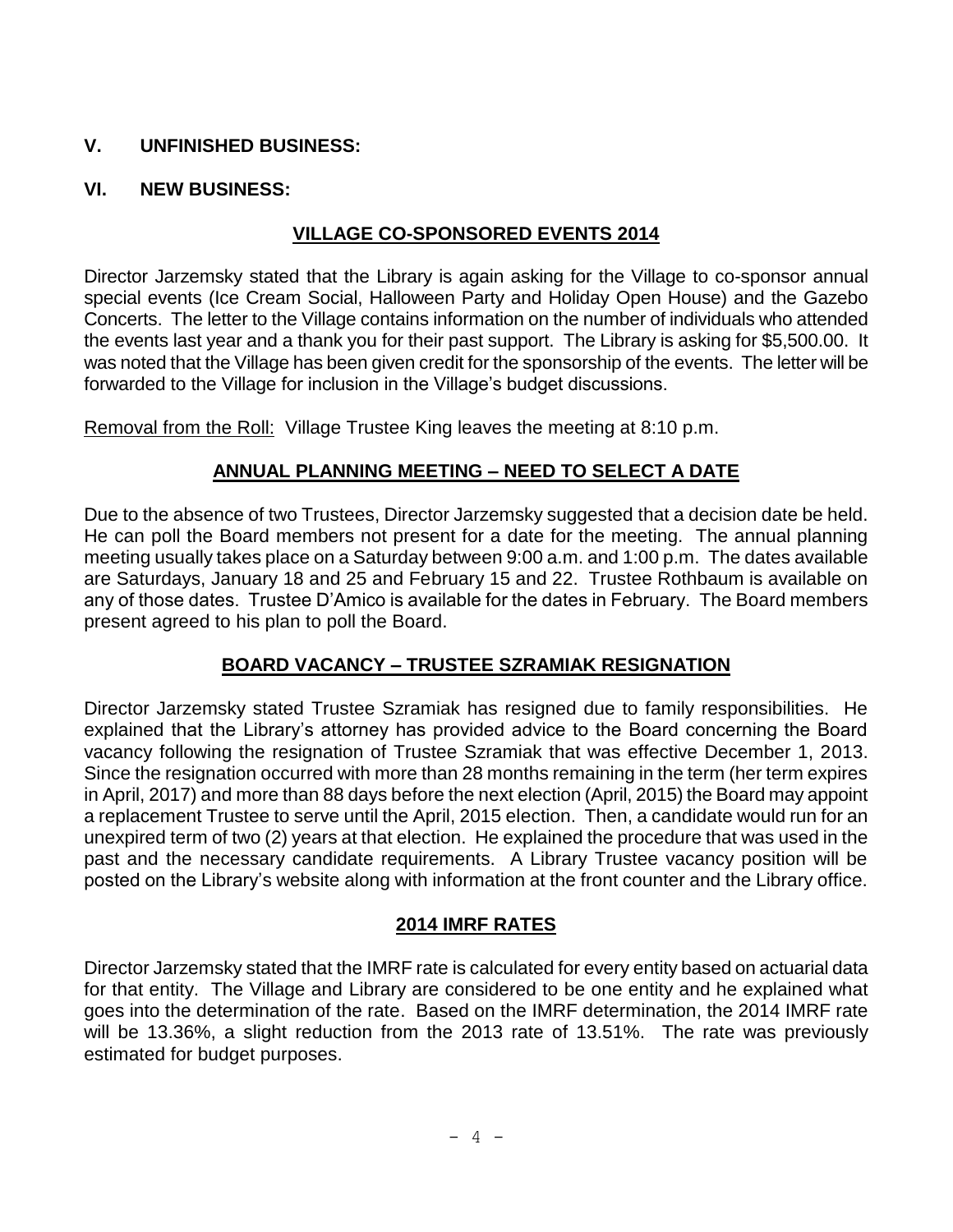# **VI. NEW BUSINESS: (Continued)**

# **MARKETING/PR COORDINATOR INTRODUCTION**

Based on approval by the Board to a change in the agenda, the Marketing/PR Coordinator introduction took place following the approval of the Treasurer's Report.

# **PATRON INJURY IN PARKING LOT**

Director Jarzemsky provided details on the accident where a patron slipped and fell in the parking lot at the Holiday Open House. He has had discussions with the patron. He noted that the parking lot has recently been upgraded and is in good condition.

# **PENSION LEGISLATION**

Director Jarzemsky stated that the Governor signed the pension reform bill on December 5, 2013 but the bill will not affect current IMRF members. He discussed smaller provisions which would affect future but not current IMRF members.

### **VII. PUBLIC DISCUSSION:** No public was present.

Trustee D'Amico questioned the library's policy concerning pornography and Director Jarzemsky explained the current policy. He talked about the policies of other libraries and the ability of patrons doing research to receive assistance from staff.

President Rothbaum received a letter concerning the resignation of Gloria Elder who worked with the homebound patrons delivering them books.

The Board celebrated Trustee Gaertner's 93<sup>rd</sup> birthday with a birthday cake and well wishes were extended to him.

#### **VIII. ANNOUNCEMENTS:**

The Library will be closed for the holidays on December 24, 25, and 31, 2013 and January 1, 2014.